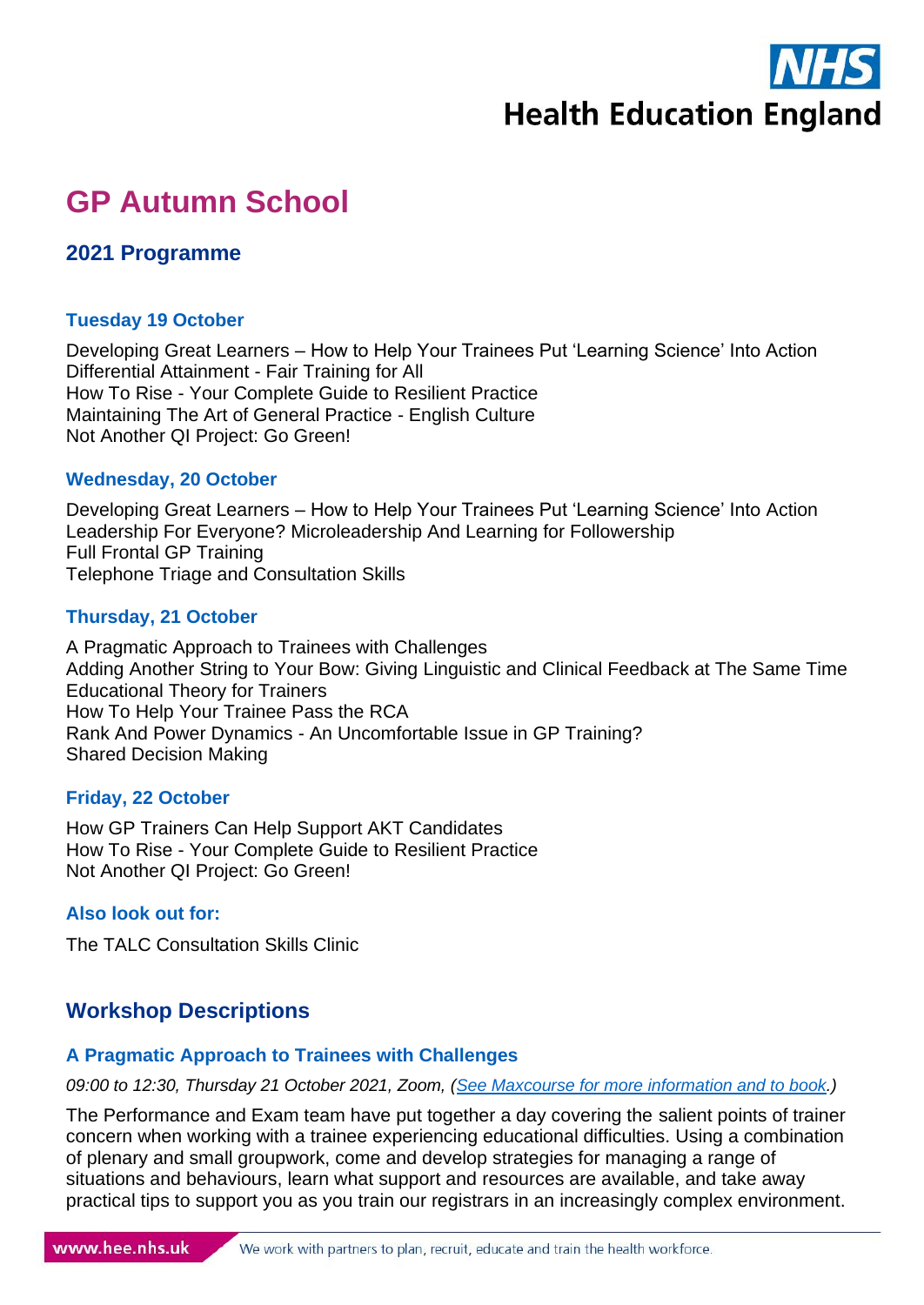#### **Adding Another String to Your Bow: Giving Linguistic and Clinical Feedback at The Same Time**

#### *09:00 - 12:00, 21 Oct 2021, Zoom, [\(See Maxcourse for more information and to book.](https://www.maxcourse.co.uk/HEEYHME/guestCourseMatchListCourseDetails.asp?cKey=17142))*

Are any of your trainees overseas graduates? This hands-on workshop is packed with practical ideas on how to give overseas trained doctors targeted linguistic and cultural communications advice at the same time as giving clinical feedback on consultations. This integrated approach should accelerate learning, and help to provide solutions to some of the common challenges that overseas trained doctors. In this workshop, facilitated by an experienced Language teacher who teaches in the Leeds University Dental School, you will watch mini-demonstrations and share practical teaching ideas. You will leave with a toolkit of ready-made activities for teaching language and cultural communication whilst at the same time as developing overseas trained doctors' GP medical consultation skills.

#### **Developing Great Learners – How to Help Your Trainees Put 'Learning Science' Into Action**

#### *09:30 - 12:30, 19 Oct 2021, Zoom, [\(See Maxcourse for more information and to book.](https://www.maxcourse.co.uk/HEEYHME/guestCourseMatchListCourseDetails.asp?cKey=17134)) 09:30 - 12:30, 20 Oct 2021, Zoom, [\(See Maxcourse for more information and to book.](https://www.maxcourse.co.uk/HEEYHME/guestCourseMatchListCourseDetails.asp?cKey=17153))*

Training GPs is neither simple nor easy. With difficult exams squeezed alongside demanding work, revision, and life outside work, trainee doctors can feel overwhelmed and unclear which development and revision activities are the most helpful to help them pass their exams and improve as clinicians. This workshop is designed to help GP trainers provide the right support for their trainees so that your trainees can work wisely on their own, applying the best evidencebased techniques and practices at the right time, while staying as motivated, energised and focused as they can in this incredibly challenging season of their careers. At the end of the workshop you will have refreshed (or gained) knowledge of the state-of-the-art in learning science, which you will be able to use when helping your trainees find the right learning techniques for their exams and development. You will also have more options for how best to support your trainees, depending on their individual needs as autonomous learners. You will learn about the psychological barriers that can stop us from using the optimal techniques for learning, and how to help trainees manage and overcome these barriers. This workshop will also introduce teaching and coaching techniques to support trainees' communication skills.

#### **Differential Attainment - Fair Training for All**

*9:30 - 12:00, 19 Oct 2021, [\(See Maxcourse for more information and to book.](https://www.maxcourse.co.uk/HEEYHME/guestCourseMatchListCourseDetails.asp?cKey=17138))*

This course is an introduction to Differential Attainment and our plans to address differential attainment in GP training in Yorkshire and Humber.

#### **Educational Theory for Trainers**

*09:00 - 16:30, 21 Oct 2021, Zoom, [\(See Maxcourse for more information and to book.](https://www.maxcourse.co.uk/HEEYHME/guestCourseMatchListCourseDetails.asp?cKey=17144))*

This is an interactive course to support your development in using educational theory in GP training, with ideas to relate theory to practice and to support trainees.

#### **Full Frontal GP Training**

*09:30 - 16:30, 20 Oct 2021, Microsoft Teams, [\(See Maxcourse for more information and to book.](https://www.maxcourse.co.uk/HEEYHME/guestCourseMatchListCourseDetails.asp?cKey=17140))*

An introduction to GP training for: Anyone who thinks they might like to be a trainer; Anyone who wants to help with training in the practice; Anyone who thinks that Fourteenfish is best with tartar; Anyone who is just nosey about how GP training has been mucked about with.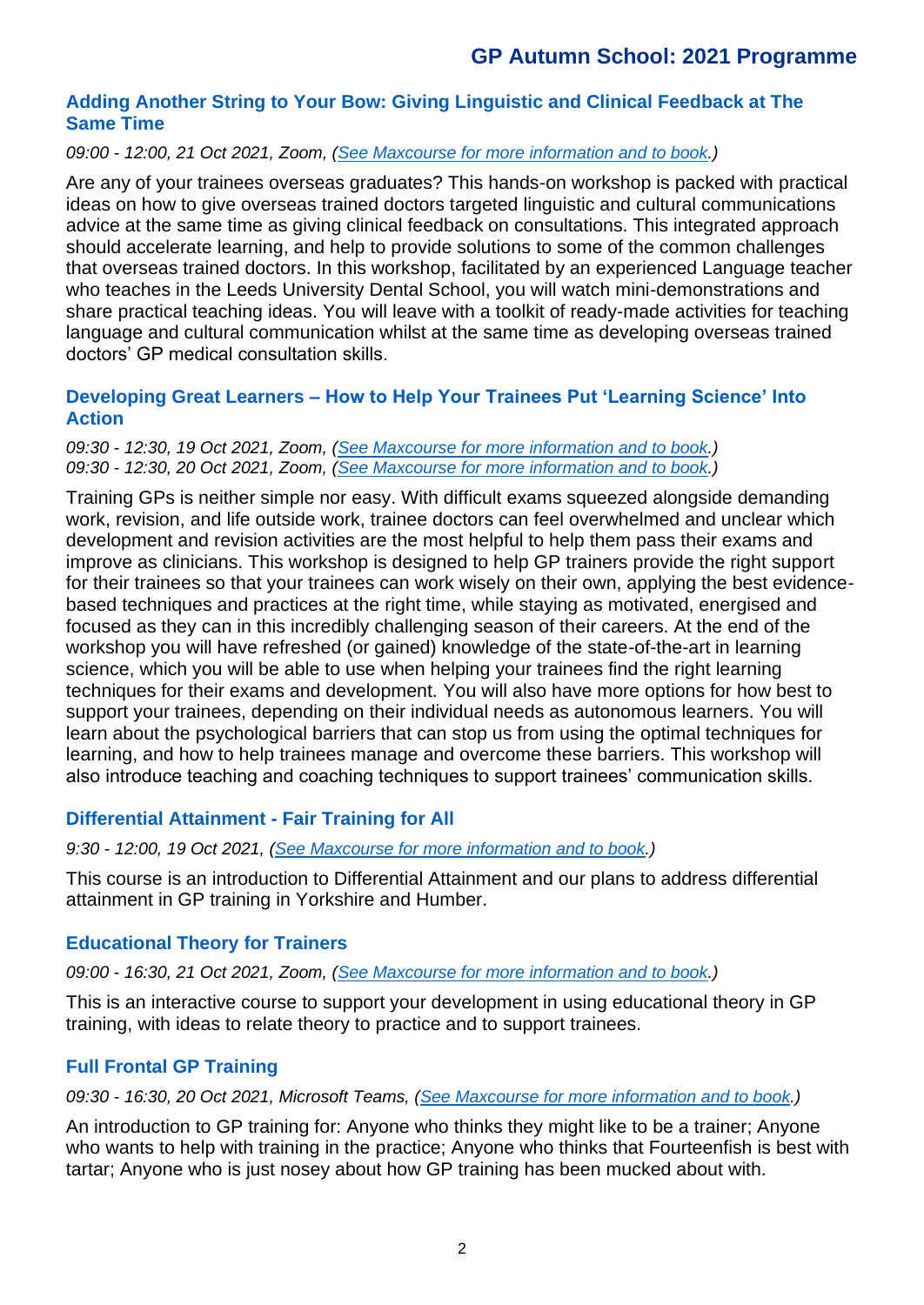## **GP Autumn School: 2021 Programme**

#### **How GP Trainers Can Help Support AKT Candidates**

*09:30 - 16:30, 22 Oct 2021, Zoom, [\(See Maxcourse for more information and to book.](https://www.maxcourse.co.uk/HEEYHME/guestCourseMatchListCourseDetails.asp?cKey=17149))*

Building on their experience of running face to face and virtual AKT Preparation courses for Trainees and Trainers, Neal Maskrey and Nick Price will guide you through how GP trainers can help support AKT candidates. This workshop will use a combination of group discussion on Zoom and self direct use of online resources. This will include the opportunity to go through a Mock AKT paper, reflect on key resources, and access to a range of video, powerpoint and workbooks on Evidence Based Medicine. We will also consider the range of support offered by HEEYH locally and regionally, including the importance of neurodiversity.

#### **How To Help Your Trainee Pass the RCA**

*09:30 - 12:00, 21 Oct 2021, Zoom, [\(See Maxcourse for more information and to book.](https://www.maxcourse.co.uk/HEEYHME/guestCourseMatchListCourseDetails.asp?cKey=17145)) 14:00 - 16:30, 21 Oct 2021, Zoom, [\(See Maxcourse for more information and to book.](https://www.maxcourse.co.uk/HEEYHME/guestCourseMatchListCourseDetails.asp?cKey=17151))\**

This course aims to equip you with the knowledge and skills you need to help your trainee pass the RCA. The format of the exam and the exact requirements change at regular intervals and we will ensure you have the most up to date knowledge. How can you best help your trainee with their consultation skills? What is complexity and why does it matter so much? How can you help your trainee select which cases to submit? As a trainer or educator, how much or little should you do?

*\*The PM session will be released if the AM session is fully booked.*

#### **How To Rise - Your Complete Guide to Resilient Practice**

*09:00 - 16:00, 19 Oct 2021, Microsoft Teams, [\(See Maxcourse for more information and to book.](https://www.maxcourse.co.uk/HEEYHME/guestCourseMatchListCourseDetails.asp?cKey=17133)) 09:00 - 16:00, 22 Oct 2021, Microsoft Teams, [\(See Maxcourse for more information and to book.](https://www.maxcourse.co.uk/HEEYHME/guestCourseMatchListCourseDetails.asp?cKey=17152))*

Are you thriving in General Practice? Join us for a unique, practical approach to cultivating your own wellbeing. We are Dr Karen Forshaw GP and Chrissie Mowbray Physiotherapist, Psychotherapist and Hypnotherapist. During this interactive workshop we will show you how an understanding of various concepts of self-awareness can hugely improve your mindset and increase your ability to thrive in all situations. During this workshop you will learn how to: Improve your communication and language skills Manage conflict Reduce your stress levels Increase your motivation Retain your energy levels Avoid burnout You will experience a variety of effective, accessible tools and techniques for boosting mental wellbeing, that can be easily woven into your working day. These include, meditations with purpose, visualisation exercises and practical tools. You will leave this course with a positive mindset and the skillset that you need to enjoy a fulfilling and rewarding career.

#### **Leadership For Everyone? Microleadership And Learning for Followership**

*09:30 - 12:00, 20 Oct 2021, Zoom, [\(See Maxcourse for more information and to book.](https://www.maxcourse.co.uk/HEEYHME/guestCourseMatchListCourseDetails.asp?cKey=17148))*

What is leadership? Is it for everyone? ST3s are now required to undertake a leadership activity and a leadership MSF How can we maximise the benefits?

#### **Maintaining The Art of General Practice - British Culture**

#### *09:30 - 16:30, 19 Oct 2021, Zoom & Yorkshire Sculpture Park, [\(See Maxcourse for more information and](https://www.maxcourse.co.uk/HEEYHME/guestCourseMatchListCourseDetails.asp?cKey=17136)  [to book.](https://www.maxcourse.co.uk/HEEYHME/guestCourseMatchListCourseDetails.asp?cKey=17136))*

How do we help our trainees understand the culture and traditions of Britain? This workshop will explore the key elements of British culture and discuss how we can help support our trainees to feel culturally competent working in Britain. This will be a blended course. The morning session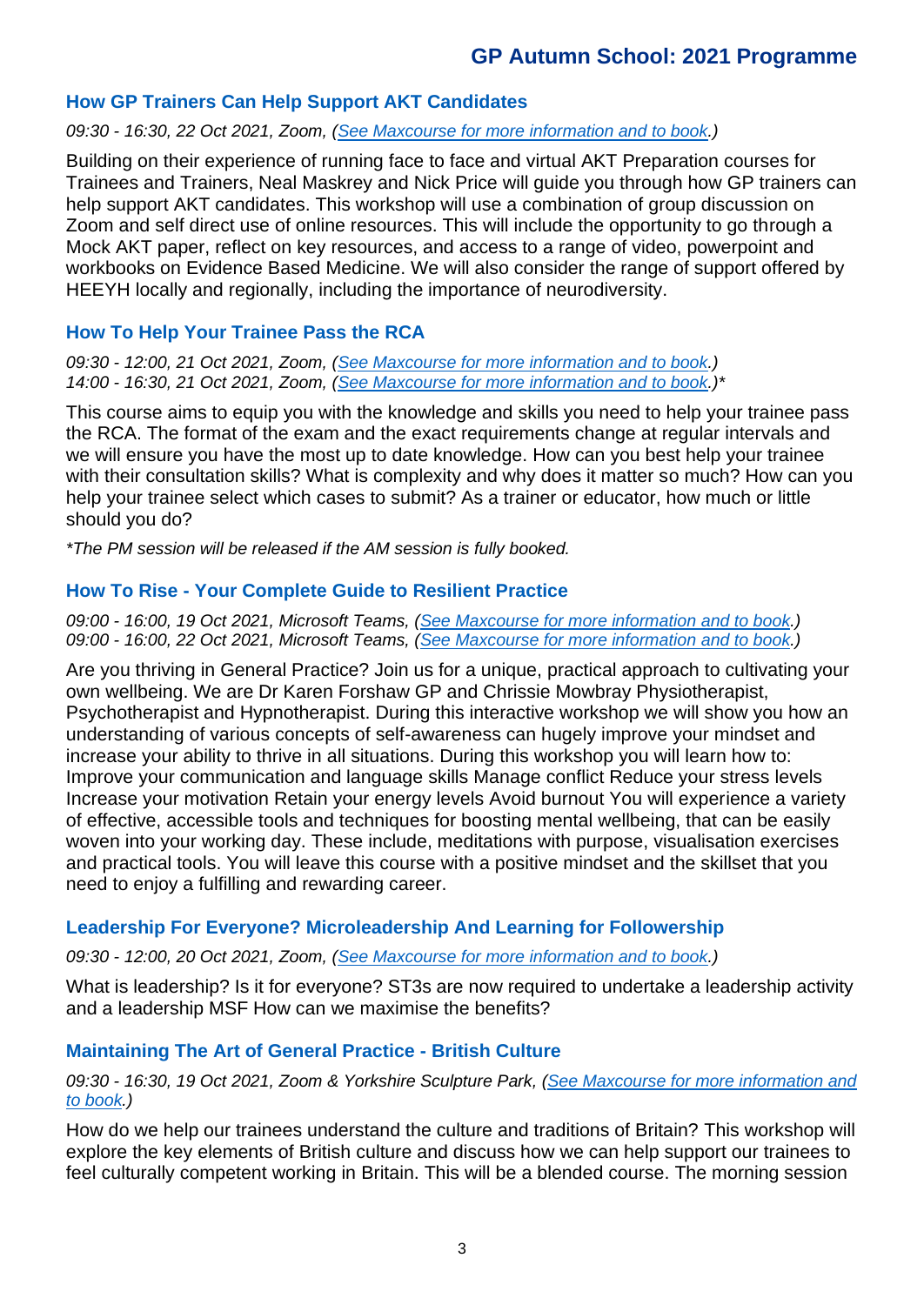# **GP Autumn School: 2021 Programme**

will take place on Zoom. The afternoon session will take place outdoors and in person at the Yorkshire Sculpture Park.

#### **Not Another QI Project: Go Green!**

*09:30 - 12:30, 19 Oct 2021, Zoom, [\(See Maxcourse for more information and to book.](https://www.maxcourse.co.uk/HEEYHME/guestCourseMatchListCourseDetails.asp?cKey=17135)) 09:30 - 12:30, 22 Oct 2021, Zoom, [\(See Maxcourse for more information and to book.](https://www.maxcourse.co.uk/HEEYHME/guestCourseMatchListCourseDetails.asp?cKey=17154))*

Your ST1 needs to do a clinical QI project. Your ST3 is wondering what to do for their Leadership project. What can they do that is educational and useful to patients and your practice? Enter Sustainable Quality improvement: an approach that integrates the principles of sustainable clinical healthcare to quality improvement. This course will explain how acting on the climate and ecological emergency through clinical practice can support patient and planetary health. We will look at practical examples and resources of useful QI projects that you can use with your trainees. We will include Respiratory QI examples that can improve the care of patients in a low-carbon way and help practices achieve points in the new GP contract as of October 2021.

#### **Rank And Power Dynamics - An Uncomfortable Issue in GP Training?**

#### *09:30 - 16:00, 21 Oct 2021, Zoom, [\(See Maxcourse for more information and to book.](https://www.maxcourse.co.uk/HEEYHME/guestCourseMatchListCourseDetails.asp?cKey=17146))*

Rank and power dynamics are all around us in the health care system yet we rarely feel able to talk confidently about them when we feel their effects. This course addresses the issue of power and rank by acknowledging their presence and effect; introducing a model that allows us to explore them further; makes connections to the role of the trainer and trainee. "Really good presenter- engaged and interesting. Small groups and whiteboard worked well. Made a potentially challenging subject interesting, thought provoking and enjoyable. Would thoroughly recommend to anyone working in healthcare." Zoom Participant 2020

#### **Shared Decision Making**

#### *14:00 - 17:00, 21 Oct 2021, Zoom, [\(See Maxcourse for more information and to book.](https://www.maxcourse.co.uk/HEEYHME/guestCourseMatchListCourseDetails.asp?cKey=17147))*

Decision making workshop incorporating decision making psychology and consultation skills and updated to reflect the new GMC Guidance on SDM (Nov 2020) and a NICE Guideline (June 2021).

#### **Telephone Triage and Consultation Skills**

#### *09:30 - 17:00, 20 Oct 2021, Zoom, [\(See Maxcourse for more information and to book.](https://www.maxcourse.co.uk/HEEYHME/guestCourseMatchListCourseDetails.asp?cKey=17141))*

Most clinicians are now using the telephone as the first point of contact with their patients. This specialist role carries significant risks, such as inappropriate outcomes, dissatisfaction, legal liability due to delay or denial in care, inappropriate use of resources and reduction of appointment availability. Whilst some clinicians want to brush up on their skills having found themselves doing more telephone work than ever before, many have never received training in this sub speciality. This course will be delivered using the virtual platform (e.g. ZOOM) and will provide you with a real understanding of how to manage the risks involved in telephone assessments to practise safely, effectively and efficiently. The day is entirely practical and will give you realistic tools and techniques in telephone triage and consultations by using interactive exercises, real calls, group work and plenary to explore what's involved in providing care when we are unable to see the patient. You will leave armed with useful solutions to managing common calls and the more challenging demands, whether you are new to telephone triage and consultations or experienced in this area.